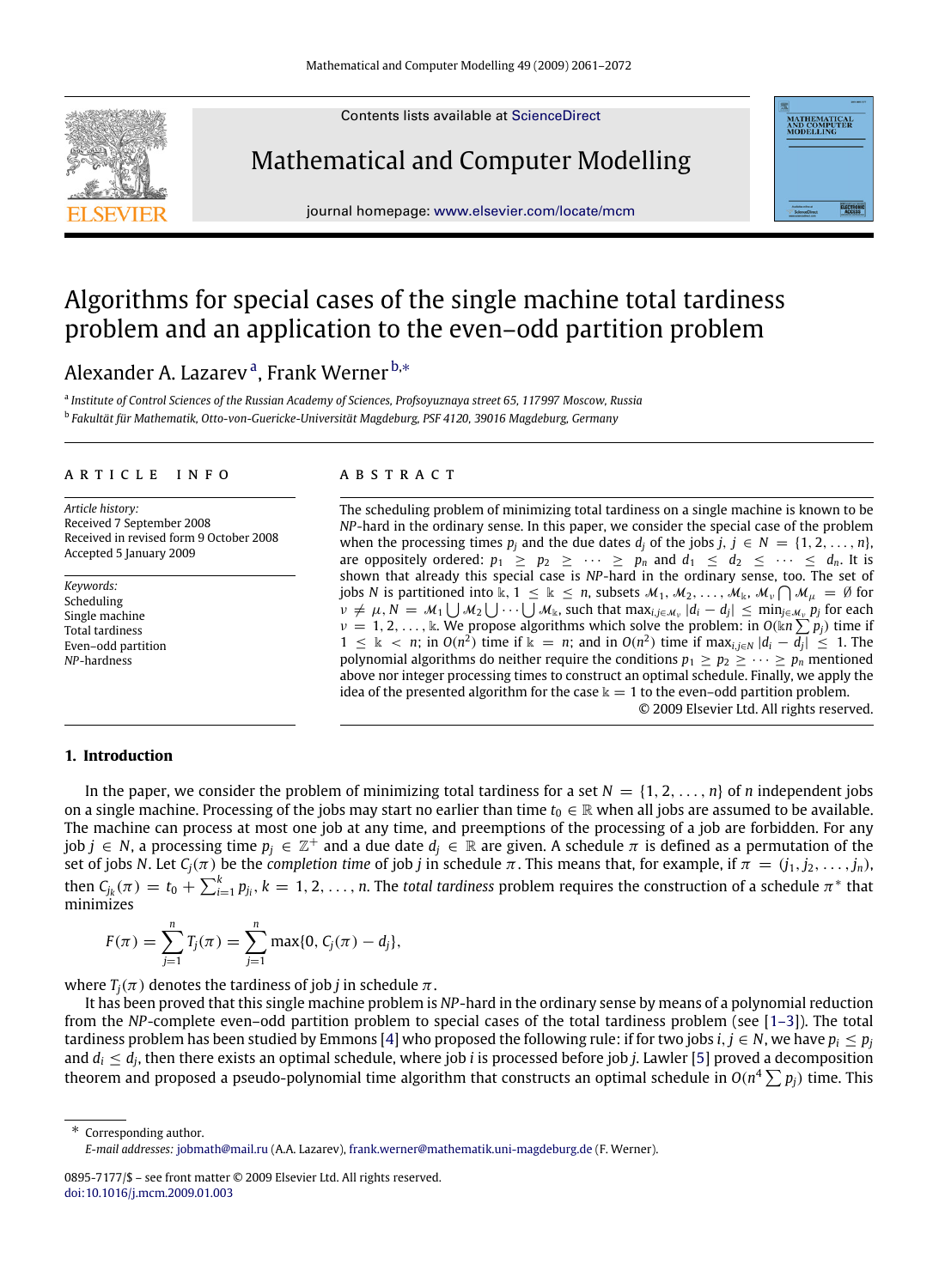algorithm was also used as a base for developing a fully polynomial approximation scheme with complexity  $O(n^7/\epsilon)$  [\[6\]](#page-11-3). The decomposition property of the total tardiness problem gives an idea to generate rules which reduce the complexity of the decomposition algorithm. Some decomposition rules have been introduced in [\[7–10\]](#page-11-4). Szwarc et al. [\[10–13\]](#page-11-5) have given algorithms based on the known decomposition rules and bounds for the optimal tardiness value. This algorithm has solved test instances with up to *n* = 500 jobs. As far as heuristic algorithms are concerned, Brucker et al. [\[14\]](#page-11-6) presented an iterated local search algorithm for the total tardiness problem which they tested on problems with up to 1000 jobs. Several other heuristic algorithms have been given even for more general problems including e.g. job weights [\[15\]](#page-11-7) or sequence-dependent setup times [\[16\]](#page-11-8). For a more extensive literature survey, we refer the reader to [\[3,](#page-11-9)[17](#page-11-10)[,18\]](#page-11-11).

After introducing some basic concepts in Section [2,](#page-1-0) we discuss decomposition properties of the problem in Section [3.](#page-1-1) Section [4](#page-2-0) is the main section and devoted to algorithms for all subcases of oppositely ordered processing times and due dates, i.e.  $p_1 \geq p_2 \geq \cdots \geq p_n$  and  $d_1 \leq d_2 \leq \cdots \leq d_n$ . In Section [5,](#page-7-0) we present a new polynomially solvable case of the problem when max*i*,*j*∈*<sup>N</sup>* |*d<sup>i</sup>* − *d<sup>j</sup>* | ≤ 1. Finally, in Section [6](#page-8-0) we use the idea of algorithm *B*-1 presented in Section [4](#page-2-0) for the solution of the *NP*-complete even–odd partition problem.

The even–odd partition (EOP) problem is as follows: Given a set of 2*n* positive integers  $B = \{b_1, b_2, \ldots, b_{2n}\}, b_i \geq b_{i+1}$ ,  $i=1,2,\ldots,2n-1.$  Is there a partition of B into two subsets  $B_1$  and  $B_2$  such that  $\sum_{b_i\in B_1}b_i=\sum_{b_i\in B_2}b_i$  and such that for each *i*,  $i = 1, 2, \ldots, n$ , subset  $B_1$  (and hence,  $B_2$  too) contains exactly one number of  $\{b_{2i-1}, b_{2i}\}$ ?

The time complexity of the canonical algorithm presented in this paper for the solution of the classical even–odd partition problem is  $O(n\delta)$ , where  $\delta = \frac{1}{2} \sum_{i=1}^{n} (b_{2i-1} - b_{2i})$ . This complexity does not exceed the complexity of known algorithms particularly developed for the solution of the even–odd partition problem. Moreover, the property underlying the canonical algorithm and developed for a schedule of the total tardiness problem has a general character and can be applied to many other combinatorial problems, too.

#### <span id="page-1-0"></span>**2. Preliminaries and notations**

We denote by  $I=\langle \{p_j,d_j\}_{j\in N},$   $t_0\rangle$  an instance with the set of jobs  $N$ , the processing times  $p_j$ , the due dates  $d_j$ , and a given starting time  $t_0$  of the machine. We denote the initial instance *I* by the pair  $\{N, t_0\}$ .

Furthermore, we introduce a *parametric instance* as follows. Let  $d_j(t) = d_j - d_n + t - t_0$  be the parameterized due date for job *j* ∈ *N*. Without loss of generality, we assume  $d_1 ≤ d_2 ≤ · · · ≤ d_n$ , so that  $d_1(t) ≤ · · · ≤ d_n(t)$  holds for any real *t*. For the set  $N_k = \{k, k+1, \ldots, n\}$  of jobs which is given for each  $k = n, n-1, \ldots, 1$ , the parametric instance is denoted by  $I_k(t) = \langle \{p_j, d_j(t)\}_{j \in N_k}, 0 \rangle$ . Let  $\pi_k^*(t)$  and  $F_k^*(t)$  be an optimal schedule and the optimal value of the total tardiness function for the instance  $I_k(t)$ . Let  $\{\pi\}$  denote the set of jobs processed in the schedule  $\pi$ . In the following, we use the notation  $\pi = (\pi_1, j, \pi_2)$ , where  $\pi_1$  and  $\pi_2$  are subschedules of  $\pi$  such that  $\pi_1$  and  $\pi_2$  contain the preceding and succeeding jobs of *j* and the sequence of jobs in both subschedules is the same as in  $\pi$ . As a generalization, we may also use two particular jobs to describe a sequence in the form  $\pi = (\pi_1, i, \pi_2, j, \pi_3)$ . If the processing of a job *i* precedes the processing of a job *j* in a schedule π, which implies  $C_i(\pi) < C_i(\pi)$ , the notation  $(i \to j)$ π is used. In a more general form, the notation  $(i \to j \to k)$ π is used to describe precedence relations between three jobs in the schedule  $\pi$ .

An instance can be modified by changing the due dates. Let us consider the two instances  $I = \langle \{p_j, d_j\}_{j\in N}, t_0\rangle$  and  $I'=\langle \{p'_j,d'_j\}_{j\in N},t'_0\rangle$ . These instances are called *equivalent* if any optimal schedule for *I* is also optimal for *I'* and vice versa. Hence, the sets of optimal schedules for both instances are equal. One can show that, if  $p'_j=p_j$ ,  $d'_j=d_j+\tau$ ,  $j\in N$ ,  $t'_0=t_0+\tau$ , where  $\tau$  is an arbitrary real constant, then *I* and *I'* are equivalent. This follows from

$$
T_j(\pi) = \max \left\{ 0, t_0 + \sum_{i:(i \to j)_{\pi}} p_i + p_j - d_j \right\}
$$
  
= max  $\left\{ 0, t_0 + \tau + \sum_{i:(i \to j)_{\pi}} p_i + p_j - (d_j + \tau) \right\}$ 

for each schedule  $\pi$  and each job  $j \in N$ . This means that the starting time of each instance can be assumed to be  $t_0 = 0$ . Moreover, if  $p'_j = \alpha p_j$ ,  $d'_j = \alpha d_j$ , and  $t'_0 = \alpha t_0$  for an arbitrary constant  $\alpha > 0$ , the instances *I* and *I'* are also equivalent.

Without loss of generality, we assume that the due dates belong to the interval  $[t_0,t_0+\sum_{j=1}^np_j]$  due to the following reasons. For any given instance I, let us construct an instance I', where  $p'_j=p_j$ ,  $d'_j=\min\{\max\{t_0,d_j\},$   $t_0+\sum_{i=1}^np_i\}$  and  $t'_0=t_0$ . If we have  $d_j>t_0+\sum_{i=1}^n p_i$  for job j, then  $d'_j=t_0+\sum_{i=1}^n p_i$ , and job j is early in each schedule. Hence, j can be processed on the last position in all optimal schedules for both instances *I* and *I'*. If  $d_j < t_0$ , then job *j* is tardy in each schedule  $\pi$ , which implies  $d_j < C_j(\pi)$  so that  $d'_j = \max\{t_0, d_j\} = t_0$ . In this case, according to [\[5\]](#page-11-2), any optimal schedule for *I*<sup> $\prime$ </sup> is also an optimal one for *I*.

#### <span id="page-1-1"></span>**3. Decomposition property**

A decomposition property of the problem has been studied by Lawler [\[5\]](#page-11-2). Assume that the set *N* of jobs is ordered such that  $d_1 \leq d_2 \leq \cdots \leq d_n$ , if  $d_j = d_{j+1}$ , then  $p_j \leq p_{j+1}$ . Let  $j^*$  denote the job with the largest processing time in *N*,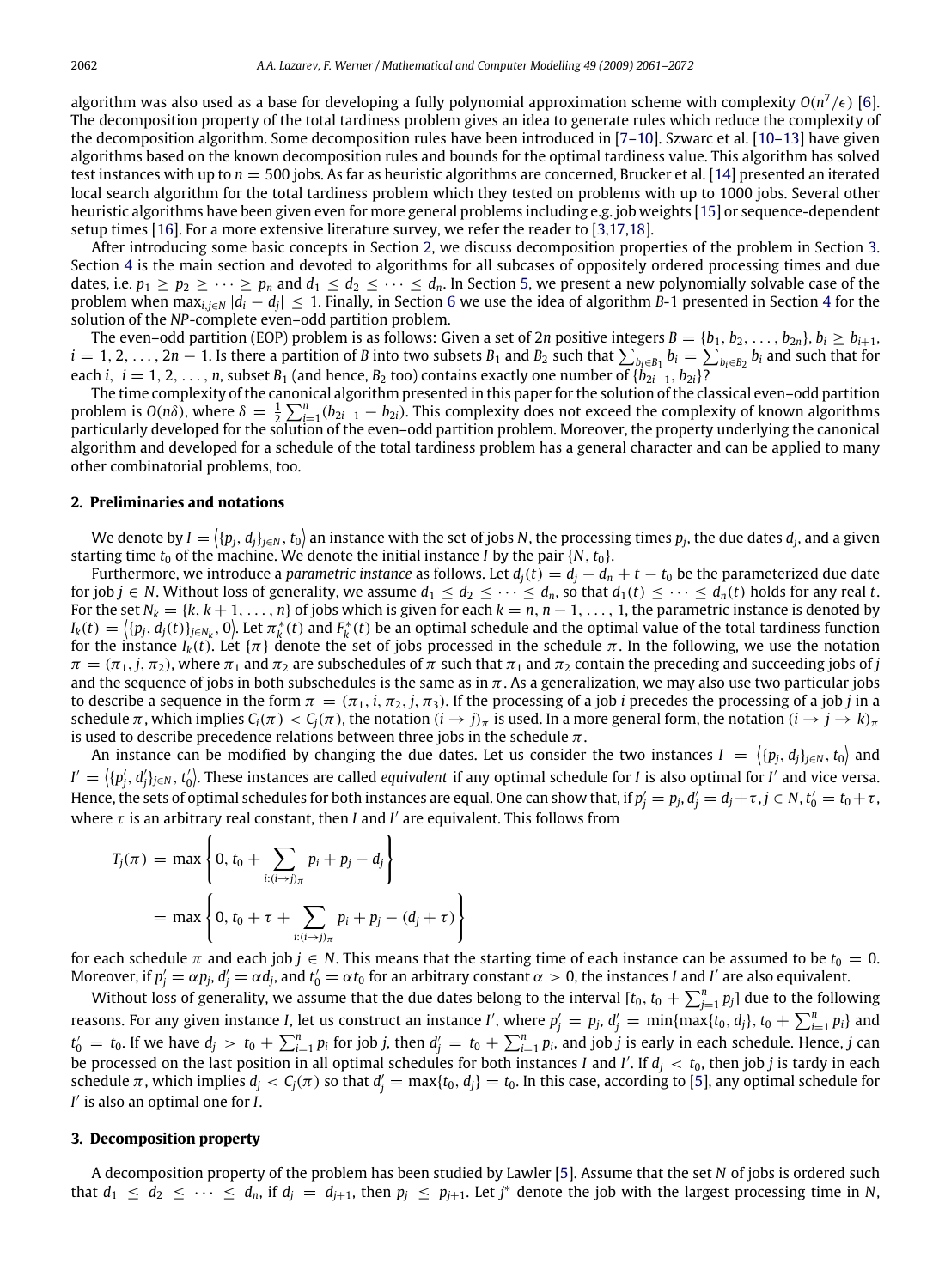i.e.  $j^* = \arg \max_{j \in N} \{d_j : p_j = \max_{i \in N} p_i\}$ , and let  $S_k = t_0 + \sum_{j=1}^k p_j$ ,  $k = 1, 2, \ldots, n$ . Lawler has proved that there exists an optimal schedule  $\pi^*$ , where for some position  $k \geq j^*$  in the schedule, we have:  $(j \to j^*)_{\pi^*}$  holds for all  $j \leq k$ ,  $j \neq j^*$ , and (*j* <sup>∗</sup> → *<sup>j</sup>*)π<sup>∗</sup> holds for all *<sup>j</sup>* > *<sup>k</sup>*. Lawler has also proposed a decomposition-based algorithm. We illustrate the idea of this algorithm in terms of the initial instance  $I = \{N, t_0\}$ . For each  $k \geq j^*$ , the algorithm constructs an optimal schedule in which set  $N' = \{1, \ldots, k\} \setminus \{j^*\}$  of jobs is scheduled before  $j^*$ , and set  $N'' = \{k+1, \ldots, n\}$  is scheduled after  $j^*$ . Jobs of  $N'$  are to be scheduled optimally with the starting time  $t' = t_0$ , and the jobs of *N''* with the starting time  $t'' = S_k$ . This means that instance *I* is decomposed into two subinstances  $I' = \{N', t'\}$  and  $I'' = \{N'', t''\}$ . The best of the constructed schedules for each  $k \geq j^*$  is an optimal schedule for the initial instance.

This approach determines an optimal schedule in  $O(n^4\sum p_j)$  time. Later, some decomposition rules have been proposed which allow one to reduce the number of positions *k* on which *j*<sup>\*</sup> is sequenced. These rules have been introduced by Potts and van Wassenhove [\[7\]](#page-11-4), Lazarev [\[8\]](#page-11-12), Chang et al. [\[9\]](#page-11-13), and Szwarc [\[10\]](#page-11-5).

For an instance  $\{N, t\}$ , let us define the set  $L(N, t)$  of all positions  $k \geq j^*$  such that:

 $- d_j + p_j \leq S_k$  holds for all  $j^* + 1 \leq j \leq k$ ;  $-S_k < d_{k+1}$ 

where additionally  $d_{n+1} := +\infty$  is defined. Then the following theorem holds.

**Decomposition Theorem** ([\[5](#page-11-2)[,7,](#page-11-4)[10\]](#page-11-5)). There exists an optimal schedule  $\pi^*$ , where for some  $k \in L(N, t)$ ,  $(j \to j^*)_{\pi^*}$  holds for all  $j$ obs  $j \in \{1, 2, \ldots, k\} \setminus \{j^*\}$  and  $(j^* \rightarrow j)_{\pi^*}$  holds for all  $j$ obs  $j \in \{k+1, \ldots, n\}$ .

The decomposition property of the problem suggests the following recursive procedure Sequence( $N', t'$ ) which constructs an optimal schedule for the set  $N' \subseteq N$  of jobs starting at time  $t' \ge t_0$ . To simplify notation, we present the formal description of the procedure in terms of the initial instance  $\{N, t_0\}$ .

#### **Sequence** (*N*, *t*)

1: Let  $N = \{j_1, j_2, \ldots, j_n\};$ 2: **if** *N* = ∅ **then** 3:  $\pi^*$ :=empty schedule; 4: **else** 5: Find job  $j^*$  in *N* and the set  $L = L(N, t)$ ; 6: **for all**  $k \in L$  **do** 7:  $N' := \{j_1, \ldots, j_k\} \setminus \{j^*\}, t' := t; N'' := \{j_{k+1}, \ldots, j_n\}, t'' := S_k;$ 8:  $\pi_k := (\text{Sequence } (N', t'), j^*, \text{Sequence } (N'', t''));$ 9: **end for**  $10:$  $* := \arg \min_{k \in L} \{ F(\pi_k) \};$ 11: **end if** 12: **return**  $\pi^*$ . **Decomposition Algorithm:**  $\pi^* :=$  **Sequence**  $(N, t_0)$ .

# This decomposition algorithm can be improved by more recent decomposition rules (see Chang et al. [\[9\]](#page-11-13)) and bounds for the optimal value (see Szwarc et al. [\[12](#page-11-14)[,13\]](#page-11-15)). However, the decomposition algorithm in the above formulation is sufficient for the following investigations. We note that algorithms (analogue to the above decomposition algorithm) with a complexity of *O*( $n2^{\frac{(n-1)}{3}-1}$ ) operations using additional rules by Chang et al. for canonical instances have been given (see e.g. Gafarov and Lazarev [\[2](#page-11-16)[,3\]](#page-11-9)). Among the canonical instances, there is a class of subinstances, denoted by *B-F* (when in all *n*! schedules exactly *k* jobs are tardy) for which an algorithm with the complexity *O*(*n* 3 ) has been constructed [\[3](#page-11-9)[,19\]](#page-11-17).

#### <span id="page-2-0"></span>**4. Algorithms for oppositely ordered processing times and due dates**

Let us assume that the processing times and due dates are oppositely ordered:

<span id="page-2-1"></span>
$$
\begin{cases} p_1 \geq p_2 \geq \cdots \geq p_n, \\ d_1 \leq d_2 \leq \cdots \leq d_n. \end{cases} \tag{1}
$$

In Section [6](#page-8-0) (where we deal with the even–odd partition problem), we will show that the above special case of the total tardiness problem is *NP*-hard in the ordinary sense. Given an arbitrary instance *I*, let us consider a partition of the set *N* of jobs into k subsets  $M_1, M_2, \ldots, M_k$  such that  $\max_{i,j\in\mathcal{M}_\mathcal{V}}|d_i-d_j|\leq \min_{j\in\mathcal{M}_\mathcal{V}}p_j$  for each  $\nu=1,2,\ldots,k.$  Obviously, this partition can be done in polynomial time, namely with *O*(*n*) operations. We introduce three algorithms, namely *B*-1, *B*-k and *B*-*n*, to solve all subcases of [\(1\)](#page-2-1) differing in the number k of subsets  $M_v$  given by the partition. Algorithm *B*-1 finds an optimal schedule for the case  $k = 1$  in  $O(n \sum p_j)$  time, algorithm *B*-k for  $1 < k < n$  in  $O(kn \sum p_j)$  time, algorithm *B*-*n* for  $k = n$  in  $O(n^2)$ , and algorithm C-1 (presented in Section [5\)](#page-7-0) for the case when  $d_{max} - d_{min} \leq 1$  in  $O(n^2)$  time, too ( $d_{min}$ denotes the minimal and *dmax* the maximal due date). We note that algorithms *B*-*n* and *C*-1 do neither require the conditions  $p_1 \geq p_2 \geq \cdots \geq p_n$  nor integer processing times to construct an optimal schedule.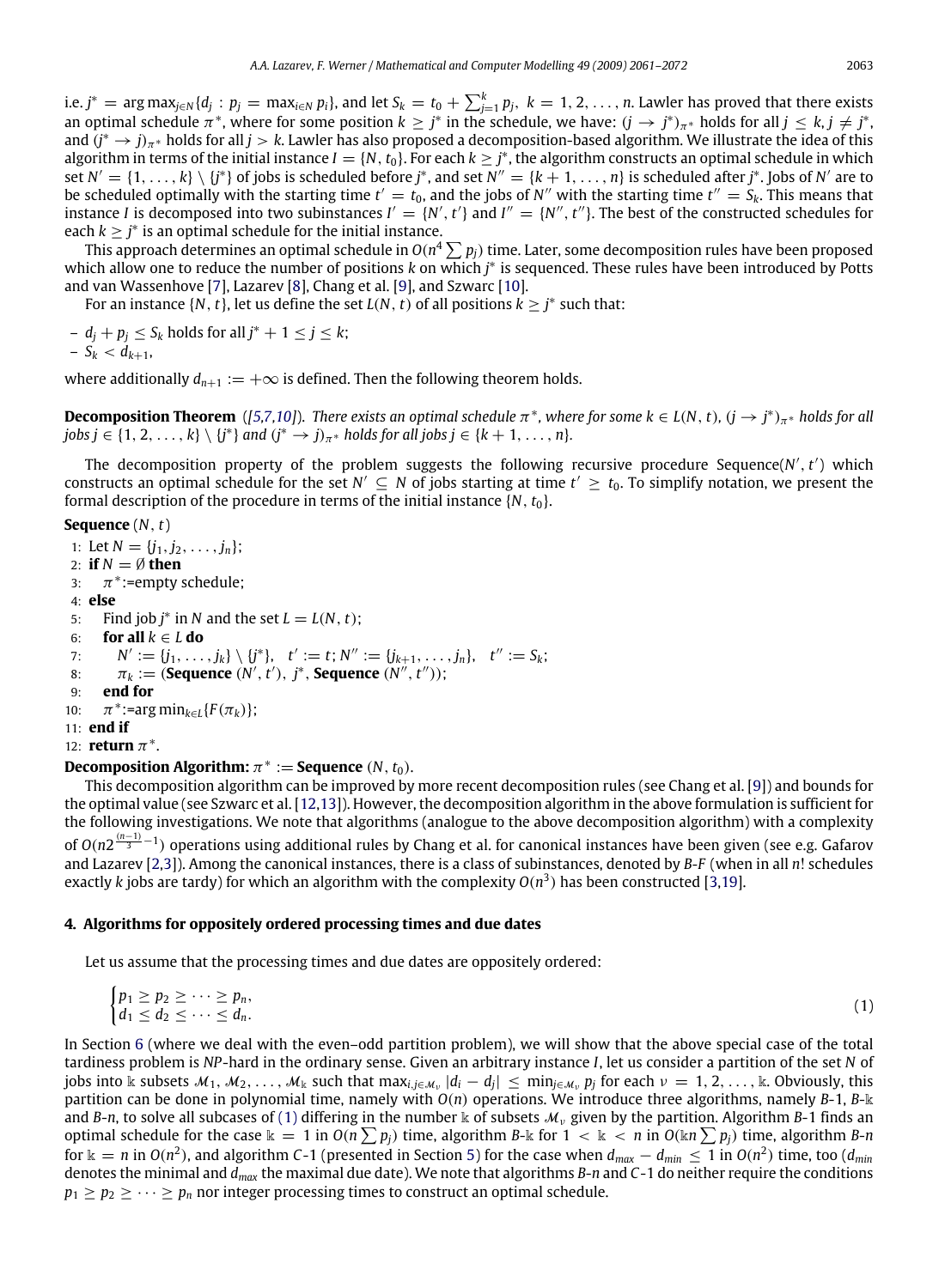For a partition of set *N*, we use the following notations. The symbol *v* is used for indexing the subsets  $M \subseteq N$ , and  $\gamma(j)$ denotes the index of the subset that contains job  $j \in N$ , i.e.  $j \in M_{\gamma(j)}$  holds by definition. In what follows, we use the notations  $\alpha_v$ ,  $\beta_v$  to denote the jobs with the smallest and largest numbers of the subset  $\mathcal{M}_v$ ,  $v = 1, 2, \ldots, k$ , i.e.  $\mathcal{M}_v = {\alpha_v, \ldots, \beta_v}$ with  $\alpha_v < \cdots < \beta_v$  or  $\alpha_v = \beta_v$  (i.e. the set  $\mathcal{M}_v$  consists only of one element).

Let us consider the following procedure which partitions the set of jobs N into k subsets  $M_1,M_2,\ldots,M_\Bbbk,$  M $_v\bigcap M_\mu=\emptyset$ for  $\nu \neq \mu$ , and  $N = \mathcal{M}_1 \bigcup \mathcal{M}_2 \bigcup \cdots \bigcup \mathcal{M}_k$ , such that  $\max_{i,j \in \mathcal{M}_\nu} |d_i - d_j| \leq \min_{j \in \mathcal{M}_\nu} p_j$  for each  $\nu = 1, 2, \ldots, k$ . Such a partition can be done in several ways, we present the following one:

#### **Partitioning Procedure**

1:  $\Bbbk := 1, \alpha_1 := 1$ ; 2: **for**  $j = 2, 3, ..., n$  **do** 3: **if**  $d_j - d_{\alpha_k} > p_j$  **then** 4:  $\beta_{\mathbb{k}} := \vec{j} - 1; \mathbb{k} := \mathbb{k} + 1; \alpha_{\mathbb{k}} := \vec{j};$ 5: **end if**

## 6: **end for**

7:  $\beta_{\mathbb{k}} := n$ ;  $\mathcal{M}_{\nu} = {\alpha_{\nu}, \alpha_{\nu} + 1, \ldots, \beta_{\nu}}$ ,  $\nu = 1, 2, \ldots, \mathbb{k}$ .

The procedure runs in  $O(n)$  time. As an example, if  $N = \{1, 2, 3\}$ ,  $p_1 = 10$ ,  $p_2 = 10$ ,  $p_3 = 2$ ,  $d_1 = 7$ ,  $d_2 = 9$ ,  $d_3 = 10$ , then the procedure constructs the two subsets  $\mathcal{M}_1 = \{1, 2\}$  and  $\mathcal{M}_2 = \{3\}.$ 

#### *4.1. Properties of an optimal schedule*

First, we prove two lemmas which establish properties of an optimal schedule provided that conditions [\(1\)](#page-2-1) hold. The first lemma determines triples (*i*, *j*, *k*) of jobs such that there exists an optimal schedule π ∗ in which job *k* is processed either before or after jobs *i* and *j*. Then a schedule  $\pi$ , which does not have this property, can be eliminated from the search for an optimal schedule, i.e.  $F(\pi) \geq F(\pi^*)$ .

<span id="page-3-0"></span>**Lemma 1.** *Assume that conditions* [\(1\)](#page-2-1) *hold. Then there exists an optimal schedule* π ∗ *such that for all triples* {*i*, *j*, *k*} *with*  $k < \min\{i, j\}$  and  $\{i, j\} \in \mathcal{M}_{\nu}$ , we have  $(k \to i \to j)_{\pi^*}$  or  $(i \to j \to k)_{\pi^*}$ .

**Proof.** Suppose that schedule  $\pi = (\pi_1, i, \pi_2, k, \pi_3, j, \pi_4)$  is optimal. Without lost of generality, we assume that  $(i \rightarrow j)_{\pi}$ . Consider the two schedules  $\pi' = (\pi_1, \pi_2, k, i, \pi_3, j, \pi_4)$  and  $\pi'' = (\pi_1, i, \pi_2, j, \pi_3, k, \pi_4)$ . In the following, we show that either  $F(\pi') \leq F(\pi)$  or  $F(\pi'') \leq F(\pi)$  holds.

Since  $k < \min\{i, j\}$ , it follows that  $p_k \ge p_i$ ,  $p_k \ge p_j$ ,  $d_k \le d_i$ , and  $d_k \le d_j$ . Let us consider the following three cases (see [Fig. 1\)](#page-4-0).

Case 1:  $C_k(\pi) \leq d_k$  (see [Fig. 1a](#page-4-0)). For schedule  $\pi'$ , we have  $C_i(\pi') = C_k(\pi) \leq d_k \leq d_i$  and both jobs *i* and *k* are early in both schedules  $\pi$  and  $\pi'$ . Notice that for each  $q \in \{\pi_2\}$ , we have  $C_q(\pi') \leq C_q(\pi)$ . This implies  $F(\pi') \leq F(\pi)$ .

Case 2:  $C_k(\pi) > d_k$  and  $C_k(\pi) \leq d_j$  (see [Fig. 1b](#page-4-0)). Hence, job k is tardy in  $\pi$ , i.e. we have  $T_k(\pi) > 0$ . Since  $|d_i - d_j| \leq$  $\min\{p_i,p_j\}\leq p_k$  and  $C_k(\pi)\leq d_j$ , it follows that  $C_i(\pi)\leq C_k(\pi)-p_k\leq d_j-p_k\leq d_i.$  This means that job  $i$  is early in  $\pi$  , i.e. we have  $T_i(\pi) = 0$ . Due to  $C_i(\pi') = C_k(\pi)$  and  $C_k(\pi') = C_k(\pi) - p_i$ , we have

$$
F(\pi') - F(\pi) \leq \max\{0, C_k(\pi) - d_i\} + \max\{0, C_k(\pi) - p_i - d_k\} - (C_k(\pi) - d_k) \leq 0.
$$

If we have in the above maximum terms  $C_k(\pi) - d_i \ge 0$  and  $C_k(\pi) - p_i - d_k \ge 0$ , then  $C_k(\pi) - p_i - d_i \le 0$  such that inequalities  $C_k(\pi) \leq d_j$  and  $|d_i - d_j| \leq p_i$  hold.

*Case* 3:  $C_k(\pi) > d_k$  and  $C_k(\pi) > d_j$  (see [Fig. 1c](#page-4-0)). Hence, jobs *k* and *j* are tardy in schedule  $\pi$  and job *k* is tardy in schedule  $\pi''$ . Additionally, we have  $T_j(\pi'') = \max\{0, C_k(\pi) - p_k + p_j - d_j\}$ . Therefore,  $F(\pi'') - F(\pi) \le \max\{0, C_k(\pi) - p_k + p_j - d_j\}$  $d_j + C_j(\pi) - d_k - C_k(\pi) + d_k - C_j(\pi) + d_j \le \max\{0, C_k(\pi) - p_k + p_j - d_j\} - C_k(\pi) + d_j \le 0.$ 

Finally, if  $F(\pi') = F(\pi)$  or  $F(\pi'') = F(\pi)$ , then either  $\pi'$  or  $\pi''$  is an optimal schedule, too. If  $F(\pi') < F(\pi)$  or  $F(\pi'') < F(\pi)$ , then we have a contradiction to the optimality of  $\pi$ . This means that there is no optimal schedule  $\pi^*$  such that  $(i \rightarrow k \rightarrow j)_{\pi}$ , and each optimal schedule has the property stated in the lemma. This completes the proof.

From this lemma, the following observation is obtained. Consider a set  $Q = \{q, q+1, \ldots, r\}$  of jobs such that  $d_r - d_q \leq p_r$ and *k* < *q*. Then there exists an optimal schedule in which job *k* is processed either before or after all jobs in *Q*.

<span id="page-3-1"></span>**Lemma 2.** Assume that conditions [\(1\)](#page-2-1) hold. Then there exists an optimal schedule  $\pi^*$  such that for each pair  $\{k, j\}$  with  $k < j$ , *we have*  $(k \rightarrow j)_{\pi^*}$  *or*  $((k+1) \rightarrow k)_{\pi^*}$ *.* 

**Proof.** This proof is similar to that of the previous lemma. Suppose that schedule  $\pi = (\pi_1, j, \pi_2, k, \pi_3, k+1, \pi_4)$  is optimal. Consider the two schedules  $\pi' = (\pi_1, \pi_2, k, j, \pi_3, k+1, \pi_4)$  and  $\pi'' = (\pi_1, j, \pi_2, k+1, \pi_3, k, \pi_4)$ . In what follows, we show that either  $F(\pi') \leq F(\pi)$  or  $F(\pi'') \leq F(\pi)$  holds.

According to [\(1\),](#page-2-1) we have  $p_k \geq p_{k+1} \geq p_j$  and  $d_k \leq d_{k+1} \leq d_j$ . We consider the following three cases. *Case* 1:  $C_k(\pi) \leq d_k$ . Hence, both jobs *j* and *k* are early in both schedules  $\pi$  and  $\pi'$ . Therefore, we have  $F(\pi') \leq F(\pi)$ .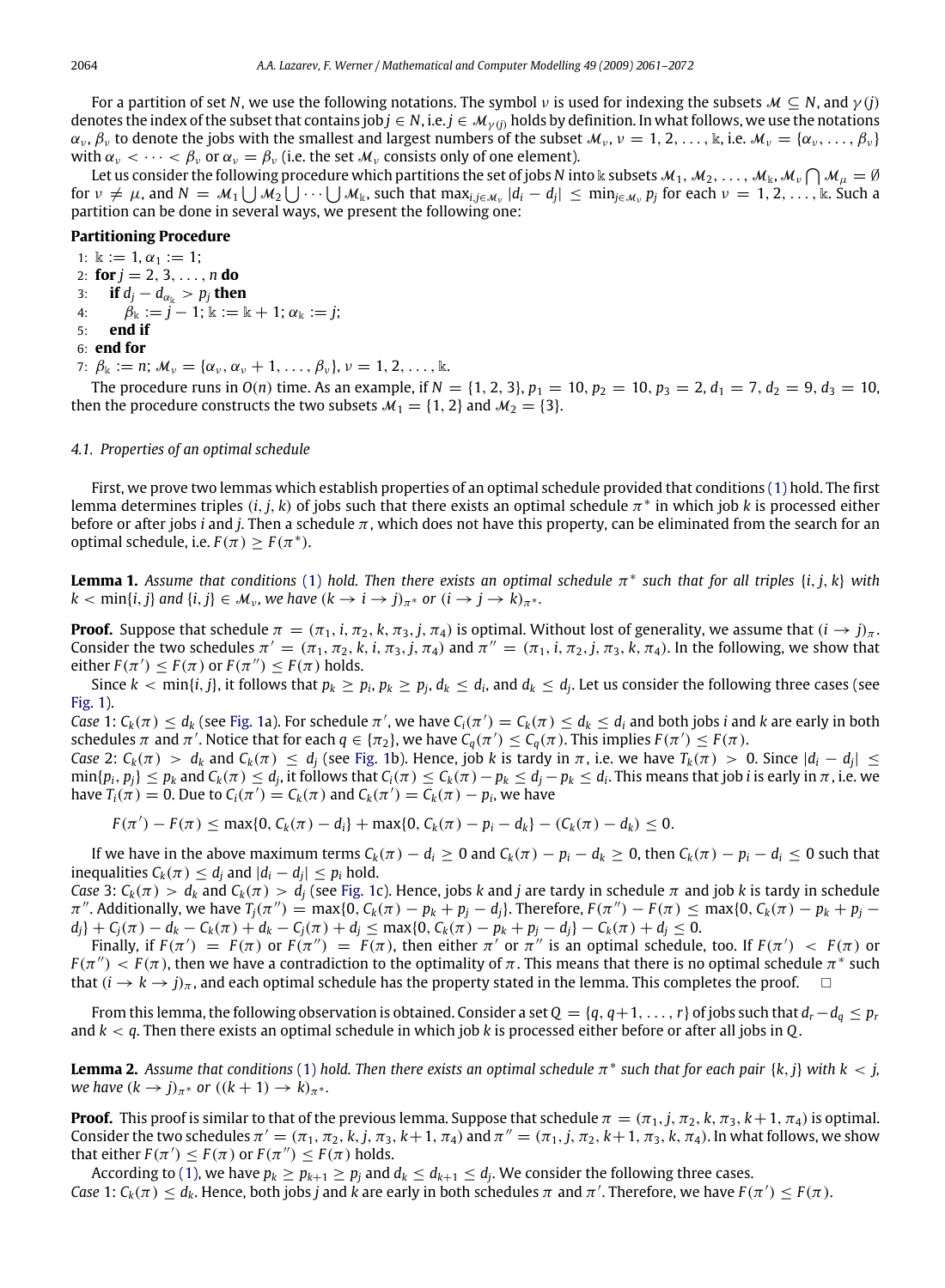*A.A. Lazarev, F. Werner / Mathematical and Computer Modelling 49 (2009) 2061–2072* 2065

<span id="page-4-0"></span>

Fig. 1. The three cases in the proof of [Lemma 1.](#page-3-0) The symbols *d'* and *d''* denote the values of the due dates such that the corresponding jobs {*i*, *j*, *k*} are early or tardy in the schedules  $\pi'$  (subfigure b) and  $\pi''$  (subfigure c).

Case 2:  $C_k(\pi) > d_k$  and  $C_k(\pi) \leq d_{k+1}$ . Due to  $d_{k+1} \leq d_j$ , we have  $C_j(\pi') = C_k(\pi) \leq d_{k+1} \leq d_j$ . Therefore,

$$
F(\pi') - F(\pi) \leq \max\{0, C_k(\pi) - p_j - d_k\} - (C_k(\pi) - d_k) \leq 0.
$$

Case 3:  $C_k(\pi) > d_k$  and  $C_k(\pi) > d_{k+1}$ . Due to  $p_k \geq p_{k+1}$ , we have  $C_k(\pi'') = C_{k+1}(\pi)$  and  $C_{k+1}(\pi'') \leq C_k(\pi)$ . Therefore,

$$
F(\pi'') - F(\pi) \leq \max\{0, C_{k+1}(\pi'') - d_{k+1}\} + d_{k+1} - C_k(\pi) \leq 0.
$$

Finally, if  $F(\pi') = F(\pi)$  or  $F(\pi'') = F(\pi)$ , then  $\pi'$  or  $\pi''$  is an optimal schedule, too. If  $F(\pi') < F(\pi)$  or  $F(\pi'') < F(\pi)$ , then we have a contradiction to the optimality of  $\pi$ . This means that there is no optimal schedule  $\pi$  such that  $(j \to k \to (k+1))_{\pi}$ , and each optimal schedule has the property stated in the lemma. This completes the proof.  $\square$ 

If  $(j \to k \to (k+1))$ <sub>π</sub> for some schedule π and jobs *k*, *j* with  $k > j$ , then schedule π can be eliminated from the search for an optimal schedule.

According to [\(1\),](#page-2-1) we have  $d_1(t) \leq d_2(t) \leq \cdots \leq d_n(t)$  for the parameterized due dates, where  $t \in \mathbb{R}$  is arbitrary. The instances  $I_k(t)$  and  $\langle \{p_j,d_j\}_{j\in N_k},t'_0\rangle$  are equivalent if  $t'_0=d_n-t+t_0$  (see Section [2\)](#page-1-0). In particular,  $I_1(t)$  is equivalent to the initial instance *I* if  $t = d_n$ . We use these parametric instances in the process of constructing an optimal schedule for the initial instance.

Let  $\pi^*_k(t)$  be an optimal schedule for the instance  $I_k(t)$ . Suppose that optimal schedules  $\pi^*_{k+1}(t)$  have been constructed for the parametric instance  $I_{k+1}(t)$  at each point *t*, and suppose that  $d_n - d_{k+1} \leq p_n$ , i.e.  $k = 1$ . Due to [Lemma 1,](#page-3-0) job *k* need to be considered only on two possible positions in an optimal schedule for the instance  $I_k(t)$ : before and after all jobs from *N*<sub>k+1</sub>. Therefore,  $\pi_k^*(t)$  is the best of the two schedules ( $k$ ,  $\pi_{k+1}^*(t-p_k)$ ) and ( $\pi_{k+1}^*(t)$ ,  $k$ ). To construct the first schedule, we *need to use the schedule*  $\pi_{k+1}^*(t-p_k)$  since, when job *k* is sequenced on the first position, we increase the starting time of the jobs of set  $N_{k+1}$  by the value  $p_k$ . For the parametric instance, such an increase in the starting times can be described by a decrease in the parameterized due dates  $d_j(t)$  for all  $j \in N_{k+1}$ . Moreover, the calculation of the values  $F_k^*(t)$  by comparing the schedules  $(k, \pi^*_{k+1}(t-p_k))$  and  $(\pi^*_{k+1}(t), k)$  does not require  $O(n)$  time, but only  $O(1)$  time. Clearly, the total tardiness values of these schedules are max{0,  $p_k - d_k(t)$ } +  $F_{k+1}^*(t-p_k)$  and  $F_{k+1}^*(t)$  + max{0,  $\sum_{j=k}^n p_j - d_k(t)$ }, respectively. This discussion illustrates the basic idea of our approach: concerning the partition of *N* into the subsets  $M_v$ , the schedules  $\pi_k^*(t)$ are constructed in the order  $k = n, n - 1, \ldots, 1$  at each integer point *t* based on the schedules  $\pi_j^*(t)$  for  $j > k$ . Notice that  $\pi_n^*(t) = (n)$  and  $F_n^*(t) = \max\{0, p_n - t + t_0\}$ . Since the initial instance I is equivalent to the instance  $I_1(t)$  if  $t = d_n$ , an optimal schedule for *I* is given by  $\pi_1^*(d_n)$ . This allows us to consider only those instances, where  $d_n$  is an integer value. If  $d_n \not\in \mathbb{Z}$ , then we construct and solve the instance  $I'=\langle \{p_j, d'_j\}_{j\in N}, t'_0\rangle$ , where  $d'_j=d_j-\Delta$ ,  $t'_0=t_0-\Delta$  and  $\Delta=d_n-\lfloor d_n\rfloor$ . In this case, *I'* is equivalent to *I* and  $d'_n \in \mathbb{Z}$ .

If  $t \le t_0 + \min_{j \in N} p_j$ , then for the parametric instance  $\langle \{p_j, d_j(t)\}_{j \in N}, 0 \rangle$  we have  $d_j(t) \le d_n(t) = t - t_0 \le p_n \le p_j$ ,  $j \in N$ . This means that all jobs are tardy in each schedule and the SPT schedule is optimal for this instance. If  $t\geq t_0+2\sum_{j=1}^np_j$ , then we have  $t+\sum_{j=1}^n p_j\geq t_0+2\sum_{j=1}^n p_j+d_n-d_1$  due to  $d_n-d_1\leq\sum_{j=1}^n p_j.$  This implies

$$
\sum_{j=1}^n p_j \leq d_1 - d_n + t - t_0 = d_1(t) \leq d_j(t), \quad j \in N.
$$

Therefore, in each schedule all jobs are early, i.e. all schedules are optimal, and the optimal total tardiness value is equal to 0. The above reasons imply that, without loss of optimality, we can eliminate the following points *t* from the consideration:  $t > d_n$  since an optimal schedule for the initial instance is obtained by means of point  $t = d_n$ ;  $t < t_0$  since at these points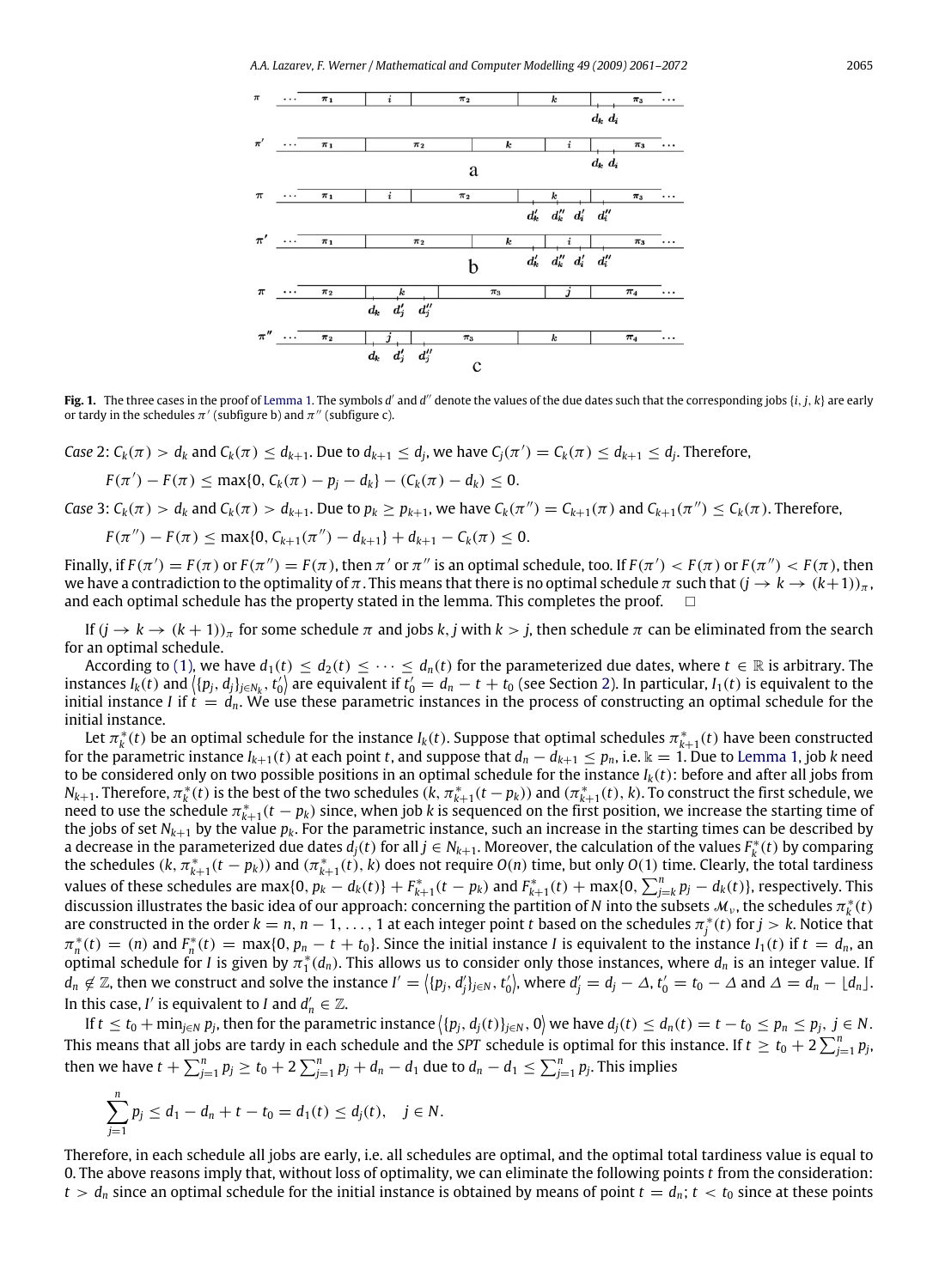optimal schedules are known (namely the *SPT* schedules) for all *Ik*(*t*) and they can be constructed before the algorithm starts.

Since  $t_0 < d_n \leq t_0 + \sum_{j=1}^n p_j$ , it follows that we need to look among all integer points in the interval [ $t_0$ ;  $d_n$ ] of a length not more than  $\sum_{j=1}^{n} p_j$ .

#### *4.2. Algorithm B-1*

In this subsection, we consider a subcase of case [\(1\)](#page-2-1) with

<span id="page-5-0"></span>
$$
\begin{cases} p_1 \ge p_2 \ge \cdots \ge p_n, \\ d_1 \le d_2 \le \cdots \le d_n, \\ d_n - d_1 \le p_n. \end{cases} \tag{2}
$$

Hence,  $d_1 \leq d_2 \leq \cdots \leq d_n \leq d_1 + p_n$  and  $k = 1$ , i.e.  $\mathcal{M}_1 = N$ .

In this case, we can eliminate schedule  $\pi$  from the consideration, if there exists a job  $k \in N$  such that  $(i \to k \to j)_{\pi}$  for all *i*, *j* ∈ {*k* + 1, *k* + 2, . . . , *n*} due to [Lemma 1.](#page-3-0) Based on this property, we propose the following algorithm *B*-1.

## **Algorithm** *B***-1**

1:  $\pi_n(t) := (n), F_n^*(t) := \max\{0, p_n - t + t_0\};$ 

2: **for**  $k = n - 1, n - 2, ..., 1$  **do** 

- 3:  $\pi^1 := (k, \pi^*_{k+1}(t p_k)); \pi^2 := (\pi^*_{k+1}(t), k);$
- 4:  $F(\pi^1) := \max\{0, p_k d_k(t)\} + F_{k+1}^*(t p_k);$
- 5:  $F(\pi^2) := F_{k+1}^*(t) + \max\{0, \sum_{j=k}^n p_j d_k(t)\};$
- 6:  $F_k^*(t) := \min\{F(\pi^1), F(\pi^2)\}; \pi_k^*(t) := \arg \min\{F(\pi^1), F(\pi^2)\};$
- 7: **end for**
- 8: **return** the schedule  $\pi_1^*(d_n)$  and its total tardiness value  $F_1^*(d_n)$ .

Notice that lines 1 and 3–6 of the algorithm have to be performed for each integer  $t$  from the interval [ $t_0, t_0+\sum_{j=1}^np_j$ ]. From the above discussion, we obtain the following theorem.

**Theorem 1.** Algorithm B-1 constructs an optimal schedule for case [\(2\)](#page-5-0) in O(n  $\sum p_j$ ) time.

We consider function  $F_k^*(t)$  which has the following properties:

- it is continuous and monotonously non-increasing;
- it is a piecewise linear function;
- inequality

 $F_k^*(t - \epsilon) - F_k^*(t) \leq n\epsilon$ 

holds for any  $t \in \mathbb{R}$  and  $\epsilon > 0$ ;

• there are no more than 2*<sup>n</sup>*−*<sup>k</sup>* break points.

From lines 4 $-$ 6 of algorithm *B*-1 we can see that  $F_k^*(t)$  results from the two functions  $F(\pi^1)$  and  $F(\pi^2)$ . We can analytically find (and store) the break points of function  $F_k^*(t)$ . Thus, we do not need the integer conditions for the processing times. The main idea of algorithm *B*-1-*modified* is to find and store the break points of function  $F_k^*(t)$  in each of the *n* iterations.

#### *4.3. Algorithm B-*k

Assume that the following conditions hold:

<span id="page-5-1"></span>
$$
\begin{cases}\nd_1 \leq d_2 \leq \cdots \leq d_n, \\
p_1 \geq p_2 \geq \cdots \geq p_n, \\
d_{\beta_1} - d_{\alpha_1} \leq p_{\beta_1}, \quad \alpha_1 = 1, \\
d_{\beta_2} - d_{\alpha_2} \leq p_{\beta_2}, \quad \alpha_2 = \beta_1 + 1, \\
\dots \\
d_{\beta_k} - d_{\alpha_k} \leq p_{\beta_k}, \quad \beta_k = n.\n\end{cases} \tag{3}
$$

In these inequalities,  $\alpha_v$  and  $\beta_v$  (which are given by the partitioning procedure) are assigned to subset  $\mathcal{M}_v = \{\alpha_v, \alpha_v + \alpha_v\}$  $1,\ldots,\beta_\nu$ ,  $\nu=1,2,\ldots$  $\nu=1,2,\ldots$  $\nu=1,2,\ldots$  k. Due to [Lemmas 1](#page-3-0) and 2, for case [\(3\),](#page-5-1) we can eliminate each schedule  $\pi$  from the consideration, for which the following condition holds: either there exists a job *k* such that  $(i \to k \to j)$ <sub>*n*</sub> for some  $i, j \in \mathcal{M}_v$ , where  $\gamma(k) \leq \nu$  and  $k < \min\{i, j\}$ , or there exists a job  $k$  such that  $(j \to k \to (k + 1))_{\pi}$  for some  $j > k$ .

Algorithm *B*-k is an extended version of algorithm *B*-1 for the case  $k > 1$ . In contrast to algorithm *B*-1, in each step we need to check more than two positions for the current job  $k$  in an optimal schedule for  $I_k(t)$ . Notice that the number of examined positions is less than or equal to  $\Bbbk+1$ . To describe the structure of schedule  $\pi^*_k(t)$ , we use the following notation. Let  $G_k(t)$  be an ordered set of the quadruples  $\langle \pi_i, v_i, P_i, f_i \rangle$ ,  $i = 1, \ldots, g, g = |G_k(t)| \leq \mathbb{k}$ , where: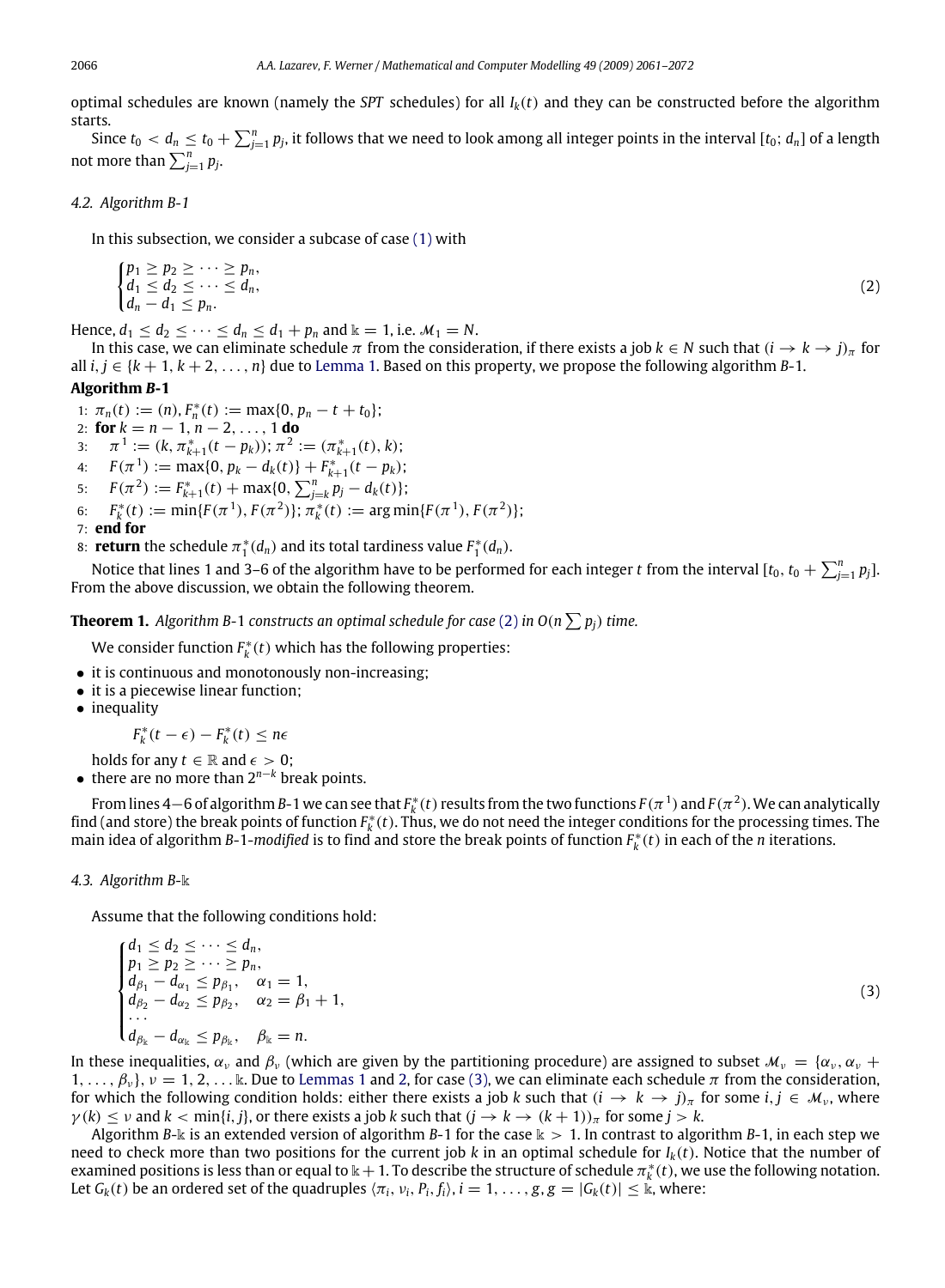- (1)  $\pi_i$  is a subschedule of  $\pi_k^*(t)$  such that
	- (a)  $\pi_k^*(t) = (\pi_1, \pi_2, \ldots, \pi_g);$
	- (b)  $k \in {\pi_1};$
	- (c) each subset  $M_v \nightharpoonup N_k$  is contained only in one subschedule;
	- (d) π*<sup>i</sup>* cannot be partitioned into two subschedules such that items (a), (b), (c) hold for the new subschedules;
- (2)  $v_i = \min_{j \in {\{\pi_i\}}} {\{\gamma(j)\}};$
- (3) *P<sub>i</sub>* is the total processing time of  $\pi_i$ , i.e.  $P_i = \sum_{j \in {\{\pi_i\}}} p_j$ ;
- (4)  $f_i$  is the total tardiness value of  $\pi_i$ .

To construct an optimal schedule, we need to know the positions for job  $k$  in schedule  $\pi^*_{k+1}(t)$  such that  $k$  is not processed between two jobs from the same subset  $M_v$  and k is not processed between some job  $j > k$  and job  $k + 1$ . This property of an optimal schedule can be maintained by analyzing schedule  $\pi_k^*(t)$  in  $O(n)$  time in each step of the algorithm. However, this can be done in  $O(k)$  time by collecting the information about  $\pi_k^*(t)$  from the previous steps of the algorithm.

Let  $\sum_q(X)$  denote the sum  $\sum_{i=1}^qX_i$  for some indexed values *X* (we will also use the symbols *P* and *f* instead *X*). Let us now describe the construction of an optimal schedule  $\pi_k^*(t)$  for  $I_k(t)$ . We use the sets  $G_{k+1}(t)$  which contain information about the structure of schedule  $\pi_{k+1}^*(t)$  at each point *t*. By [Lemmas 1](#page-3-0) and [2,](#page-3-1) the positions for *k* between the two jobs *r*, *q* can be eliminated if  $r, q \in \{\pi_i\}$  for some  $1 \leq i \leq g$ , and  $\pi_i \in \pi_{k+1}^*$ . Therefore, we have only  $g + 1$  positions for job *k*: before all jobs from  $N_{k+1}$ , between each pair of subschedules  $\pi_{i-1}$  and  $\pi_i$ , and after all jobs from  $N_{k+1}.$  If the optimal position of job  $k$ is between  $\pi_{i-1}$  and  $\pi_i$ , then  $\pi_k^*(t) := (\pi_1, \dots, \pi_{i-1}, k, \pi_{\alpha_{\nu_i}}^*(t - \sum_{i-1}(P) - p_k))$ . The schedule  $\pi_{\alpha_{\nu_i}}^*(t - \sum_{i-1}(P) - p_k)$  is an optimal schedule for the set of jobs  $\{\pi_i\}\bigcup \{\pi_{i+1}\}\bigcup \cdots \bigcup \{\pi_g\}$ , since this set is equal to the set  $\mathcal{M}_{\alpha_{V_i}}\bigcup \cdots \bigcup \mathcal{M}_{\alpha_k}$ , and an optimal schedule for this set has already been constructed. Then the set *Gk*(*t*) is constructed in the following way. If *k* is inserted between π*i*−<sup>1</sup> and π*<sup>i</sup>* , then all jobs with smaller indices can be processed before job *k* only if they are processed before all jobs from *N*<sub>*k*+1</sub>. This follows from [Lemma 2.](#page-3-1) Therefore, we can join the jobs of the subschedules  $\pi_1, \ldots, \pi_{i-1}$  into a single subschedule of the set  $G_k(t)$ :

$$
G_k(t) := \left\{ \left\{ (\pi_1, \dots, \pi_{i-1}, k), \gamma(k), \sum_{i-1} (P) + p_k, \sum_{i-1} (f) + \max \left\{ 0, \sum_{i-1} (P) + p_k - d_k(t) \right\} \right\} \right\}
$$
  

$$
\bigcup G_{\alpha_{\nu_i}} \left( t - \sum_{i-1} (P) - p_k \right).
$$

#### **Algorithm** *B*-k

1:  $\pi_n(t) := (n)$ ,  $F_n(t) := \max\{0, p_n + t_0 - t\}$ ,  $G_n(t) = \{\langle \pi_n(t), k, F_n(t), p_n \rangle\};$ 2: **for**  $\nu = \mathbb{k}, \mathbb{k} - 1, \ldots, 1$  **do** 3: **for**  $k = \beta_v$ ,  $\beta_v - 1$ , ...,  $\alpha_v$ ,  $k < n$ , **do** 4: **for**  $i = 1, 2, ..., g + 1$  **do** 5:  $\pi^i := (\pi_1 \dots, \pi_{i-1}, k, \pi^*_{\alpha_{v_i}}(t - \sum_{i-1}(P) - p_k));$ 6:  $F(\pi^i) := \sum_{i=1}^i (f) + \max\{0, \sum_{i=1}^i (P) + p_k - d_k(t)\} +$  $+\overline{F}_{\alpha_{\nu_i}}(t-\sum_{i=1}(P)-p_k);$ 7: **end for** 8:  $i^* := \arg \min_{i=1,\dots,g+1} \{F(\pi^i)\}; \pi^*_k(t) := \pi^{i^*}; F_k(t) := F(\pi^{i^*});$ 9:  $G_k(t) := \left\{ \left| (\pi_1, \ldots, \pi_{i^*-1}, k), \nu, \sum_{i^*-1} (P) + p_k, \sum_{i^*-1} (f) + \right| \right\}$  $\max\{0, \sum_{i^* - 1}(P) + p_k - d_k(t)\}\right\} \bigcup G_{\alpha_{v_{i^*}}} (t - \sum_{i^* - 1}(P) - p_k).$ 10: **end for** 11: **end for**

12: **return** schedule  $\pi_1^*(d_n)$  and its total tardiness value  $F_1(d_n)$ .

Notice that lines 1 and 4–9 of the algorithm have to be performed for each integer *t* from the interval [ $t_0$ ,  $t_0+\sum_{j=1}^np_j$ ]. From the previous discussion, the following theorem is obtained.

**Theorem 2.** Algorithm B- $\Bbbk$  constructs an optimal schedule for case [\(3\)](#page-5-1) in O( $\Bbbk$ n  $\sum p_j$ ) time.

#### *4.4. Algorithm B-n*

Let us now suppose that the following conditions are satisfied:

$$
d_j - d_{j-1} > p_j, \quad j = 2, 3, \dots, n. \tag{4}
$$

<span id="page-6-0"></span>

In this subsection, the processing times need not to be integer. An instance of case [\(1\)](#page-2-1) belongs to this subcase if  $\mathbb{k}$  = *n*. The algorithm for this subcase is a modification of the decomposition algorithm introduced in Section [3](#page-1-1) when job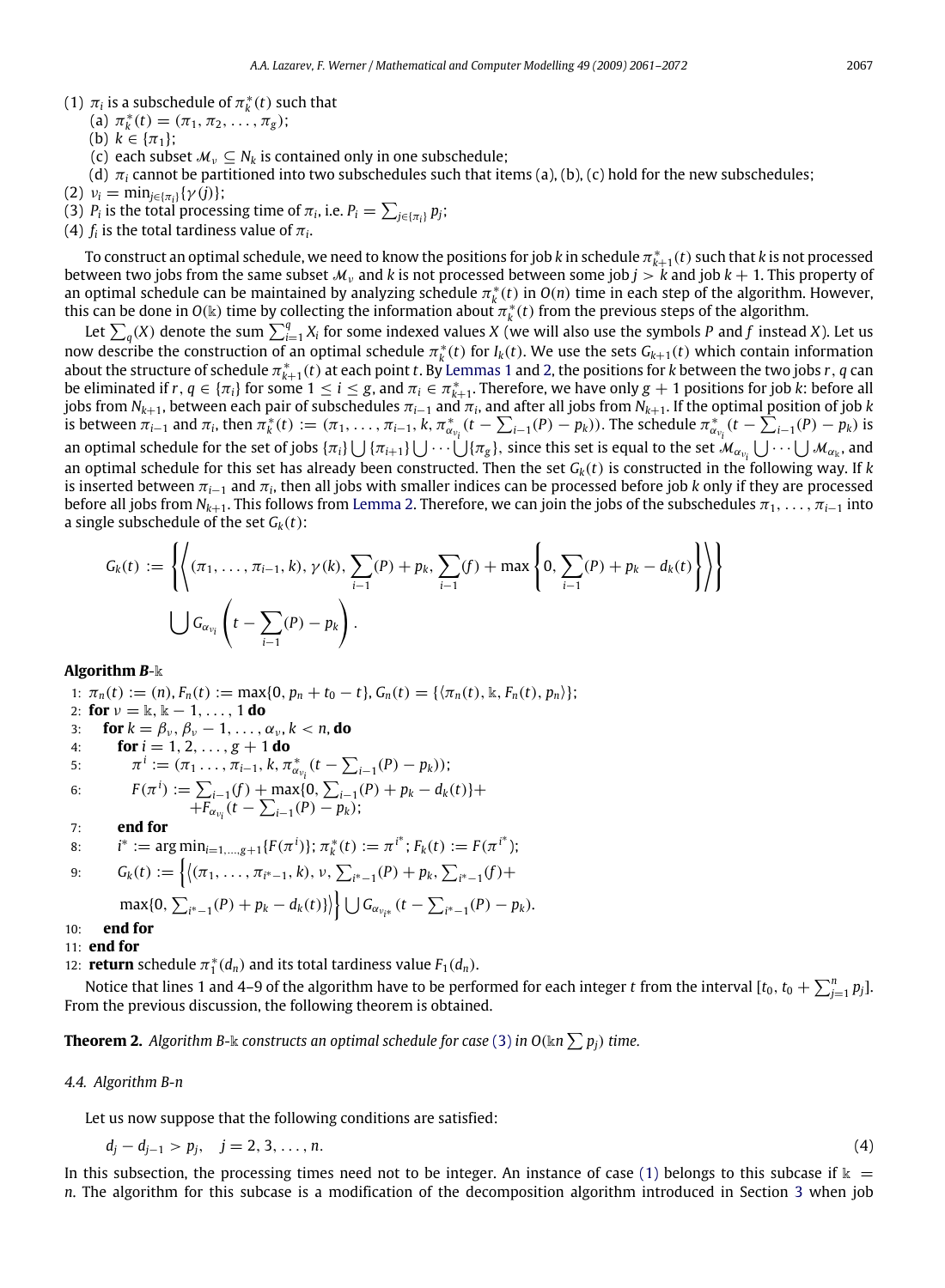$j^*$  = arg max<sub>j∈</sub><sub>N</sub> { $d_j$  :  $p_j$  = max<sub>i∈N</sub>  $p_i$ } need to be sequenced only on one position in an optimal schedule. Let  $\Pi^*(N, t)$  =  $\Pi^*(I)$  be the set of optimal schedules for the instance *I* with the set *N* of jobs processed from time *t* on and  $\Pi(N, t) = \Pi(I)$ be a set of all *n*! possible schedules.

Next, we prove the major property of case [\(4\).](#page-6-0) The notation of the lemma follows the notation for the decomposition theorem given in Section [3.](#page-1-1)

**Lemma 3.** *There exists an optimal schedule for case* [\(4\)](#page-6-0)*, where job j*<sup>∗</sup> *is processed on the first position of set L*(*N*, *t*0)*.*

**Proof.** Let  $L(N, t_0) = \{k_1, k_2, \ldots, k_m\}$ , where  $k_1 < k_2 < \cdots < k_m$ . Consider two adjacent positions  $k_i$  and  $k_{i+1}$  of set  $L(N, t_0)$ . In what follows, we use the notations  $\alpha=k_i$  and  $\beta=k_{i+1}$ ,  $S_\alpha=t_0+\sum_{j=1}^\alpha p_j$  and  $S_\beta=t_0+\sum_{j=1}^\beta p_j$ . Let  $\pi_\alpha=(\pi_1,j^*,\pi_2)$ and  $\pi_\beta = (\pi'_1, j^*, \pi'_2)$  be schedules, in which job  $j^*$  is processed on the positions  $\alpha$  and  $\beta$ , respectively, and

- $\pi_1$  ∈  $\Pi^*({1, ..., α} \setminus {j^*}, t_0), \pi_2$  ∈  $\Pi^*({α + 1, ..., n}, S_α)$ ,
- $\bullet$   $\pi_1'$  ∈  $\Pi^*(\{1,\ldots,\beta\} \setminus \{j^*\}, t_0), \pi_2' \in \Pi^*(\{\beta+1,\ldots,n\}, S_\beta).$

Let us consider the case  $d_{j^*} \geq S_\alpha$ . On the one hand, we have  $S_\alpha \leq d_{j^*} < d_{\alpha+1}$  and  $d_\beta + p_\beta \leq S_\beta$ . Consequently,  $d_{\beta} - d_{j^*} < S_{\beta} - S_{\alpha}$ . On the other hand, due to conditions [\(4\),](#page-6-0) we have  $d_{\beta} - d_{j^*} \ge p_{\alpha+1} + p_{\alpha+2} + \cdots + p_{\beta} = S_{\beta} - S_{\alpha}$ . This contradiction implies  $|L(N, t_0)| = 1$  (the set  $L(N, t_0)$  contains only one element  $k_1$  and the lemma has been proved).

Next, let us consider the case  $d_{j^*} < S_\alpha$ . Now, we show that  $\pi_1' = (\pi_1, \bar{\pi})$  where  $\bar{\pi} = (\alpha + 1, \alpha + 2, \ldots, \beta)$ . We have  $S_{\alpha}-p_{j^*}+p_{\alpha+1} < S_{\alpha} < d_{\alpha+1}$ . Consequently,  $T_{\alpha+1}(\bar{\pi},S_{\alpha}-p_{j^*})=0$ . Conditions [\(4\)](#page-6-0) imply that  $T_j(\bar{\pi},S_{\alpha}-p_{j^*})=0$  for all  $j\in\{\pi\}.$  Therefore, the jobs of set  $\{\alpha+1,\alpha+2,\ldots,\beta\}$  can be processed on the last positions in  $\pi_1'$ , i.e. we have  $\pi_1'=(\pi_1,\bar{\pi}).$ Let us now consider schedule  $\pi'=(\pi_1,j^*,\bar{\pi}',\pi'_2)$ , where  $\bar{\pi}'=(\alpha+2,\alpha+3,\ldots,\beta,\alpha+1)$ . Since  $\pi_\alpha$  is a schedule with

a minimum value of total tardiness among the schedules where job  $j^*$  is processed on position  $\alpha$ , we have  $F(\pi_\alpha)\leq F(\pi').$ The following arguments prove that  $F(\pi') < F(\pi_\beta)$ . Since for all  $j \in \{\bar{\pi}\}$ , we have  $T_j(\bar{\pi},S_\alpha-p_{j^*})=0$  and thus

$$
F(\pi') - F(\pi'_{\beta}) = \Delta + F(\bar{\pi}', S_{\alpha}),
$$

where  $\Delta = T_{j^*}(\pi') - T_{j^*}(\pi_\beta)$ . Since  $d_{j^*} < S_\alpha$ , it follows that job  $j^*$  is tardy in both schedules  $\pi'$  and  $\pi_\beta$ . Therefore,  $\Delta = -\sum_{j=\alpha+1}^{\beta} p_j = S_{\alpha} - S_{\beta}.$ 

Let us calculate the value  $F(\bar{\pi}', S_\alpha)$ . Due to [\(4\)](#page-6-0) and  $S_\alpha < d_{\alpha+1}$ , we have  $T_j(\bar{\pi}', S_\alpha) = 0$  for all  $j \in \{\alpha+2, \dots, \beta\}$ . Due to  $d_{\alpha+1} + p_{\alpha+1} \leq S_{\beta}$ , we have  $T_{\alpha+1}(\pi', S_{\alpha}) = S_{\beta} - d_{\alpha+1}$ . Consequently,  $F(\pi') - F(\pi_{\beta}) = S_{\alpha} - S_{\beta} + S_{\beta} - d_{\alpha+1} < 0$ .

We have shown that  $F(\pi_\alpha)\leq F(\pi')< F(\pi_\beta).$  Since  $\alpha$  and  $\beta$  are arbitrary adjacent positions for job  $j^*$ , we have

$$
F(\pi_{k_1}) < F(\pi_{k_2}) < \cdots < F(\pi_{k_m}).
$$

This implies that for case [\(4\),](#page-6-0) there exists an optimal schedule  $\pi^*$  where job  $j^*$  is processed on the first position of set  $L(N, t_0)$ .  $\Box$ 

We now present algorithm *B*-*n* which constructs an optimal schedule for case [\(4\).](#page-6-0) The algorithm is a modification of the decomposition algorithm given in Section [3](#page-1-1) for the case when job *j* ∗ is sequenced only on one position of set *L*(*N*, *t*0).

**Lemma 4.** *There exists an optimal schedule for case* [\(4\)](#page-6-0)*, where job j*<sup>∗</sup> *is processed on the first position of set L*(*N*, *t*0)*.*

#### **Sequence B**-*n* (*N*,*t*)

1:  $S_k := t + p_1 + p_2 + \cdots + p_k, k = 1, 2, \ldots, n;$ 2: Find  $j^*$  and  $L(N, t)$ ;  $k^* := \arg \min \{ k \in L(N, t) \}$ ; 3:  $N' := \{1, \ldots, k^*\} \setminus \{j^*\};$   $t' := t; N'' := \{k^* + 1, \ldots, n\};$   $t'' := S_{k^*};$ 4:  $π$ <sup>\*</sup> := (**Sequence B-***n* **(***N'***,** *t'***),** *j***<sup>\*</sup>, <b>Sequence B-***n* **(***N''***,** *t''***));** 5: **return**  $\pi^*$ . **Algorithm** *B***-***n***:**  $\pi^*$  **:= Sequence** *B***-***n* **(***N***,** *t***<sub>0</sub>).** 

Thus, we obtain the following theorem.

**Theorem 3.** Algorithm B-n constructs an optimal schedule for case [\(4\)](#page-6-0) in  $O(n^2)$  time.

#### <span id="page-7-0"></span>**5. Algorithm C-1**

In this section, we present another polynomially solvable special case of the total tardiness problem. Let us suppose that the following conditions are satisfied:

<span id="page-7-1"></span>
$$
\begin{cases} d_1 \leq d_2 \leq \cdots \leq d_n, \\ d_n - d_1 \leq 1, \\ t_0 \in \mathbb{Z}. \end{cases} \tag{5}
$$

Again, the processing times need not to be integer. In the following algorithmic description, we denote by  $\pi_{edd}$  the *EDD* sequence composed of the jobs from the set N' in each step of the algorithm.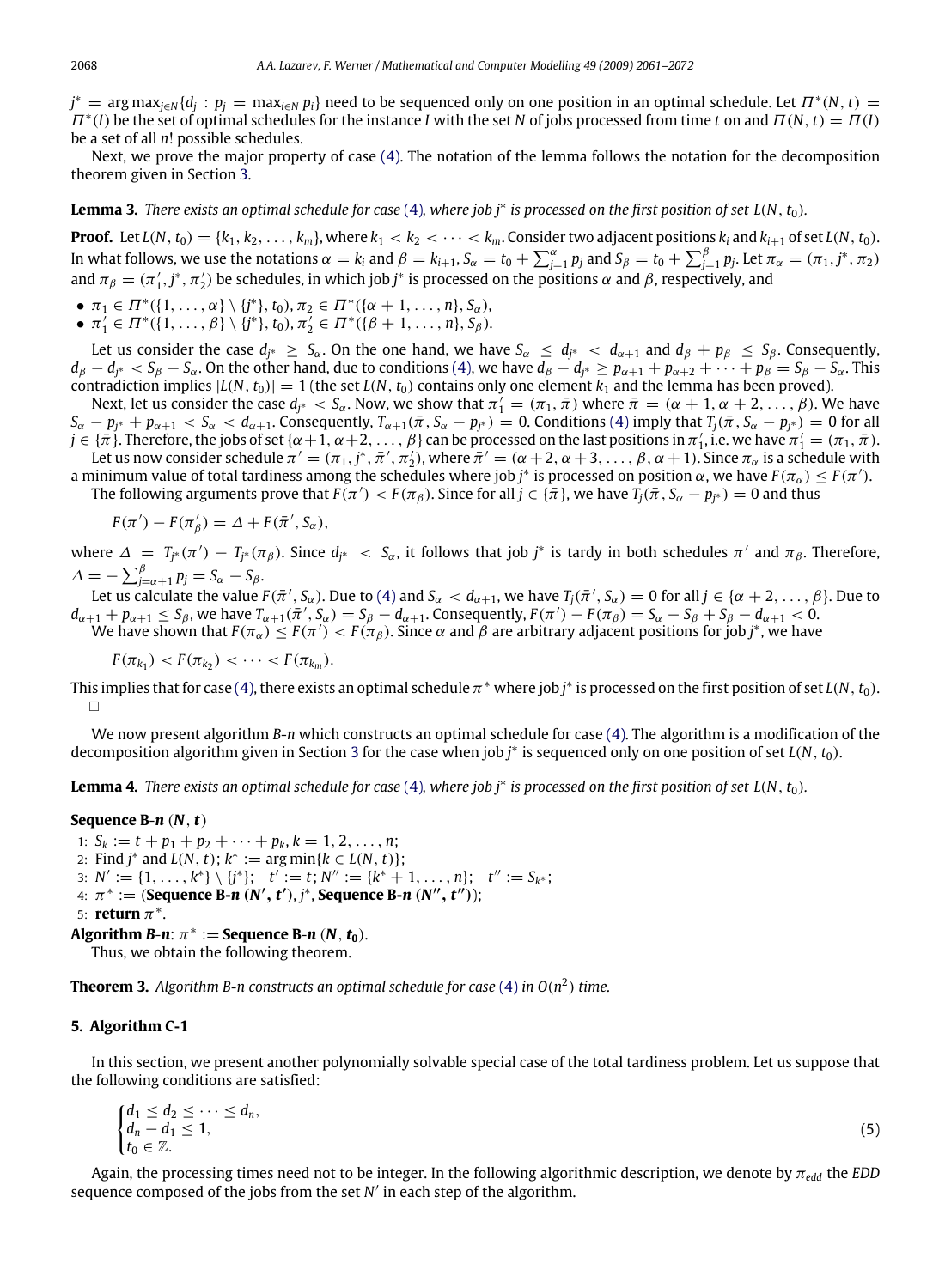#### **Algorithm** *C***-1**

1:  $S := t_0 + \sum_{j=1}^n p_j, N' := N, \pi^* := \emptyset, \pi_{edd} := (1, 2, \dots, n);$ 2: **while**  $N'' = \{j \in N' : S - p_j \le z\} = \emptyset$  and  $N' \ne \emptyset$  do 3:  $\pi^* := (k, \pi^*)$ , where  $k := \arg \max_{j \in N'} \{d_j : p_j = \max_{i \in N'} p_i\};$ 4:  $S := S - p_k$ ,  $N' := N' \setminus \{k\}$ ,  $\pi_{edd} := \pi_{edd} \setminus \{k\}$ ; **end while** 5: **if** *N'* contains only one job, i.e.  $N' = \{j\}$ , then  $\pi^* := (j, \pi^*)$ , stop; 6: **for all**  $j \in N'$  such that  $S - p_j \leq z + 1$  **do** 7: **for all**  $i \in N' \setminus \{j\}$  do  $\pi_{ij} := (\pi_{edd} \setminus \{i, j\}, i, j)$ ; **end for**; **end for**; 8:  $\pi^* := (\pi, \pi^*)$ , where  $\pi := \arg \min_{i,j} F(\pi_{ij})$ .

We obtain the following result.

**Theorem 4.** *Algorithm C-*1 *constructs an optimal schedule for case* [\(5\)](#page-7-1) *in O*(*n* 2 ) *time.*

#### <span id="page-8-0"></span>**6. Algorithm** *B***-1 and the even–odd partition problem**

In this section, we consider the even–odd partition problem. First, we introduce a modified even–odd partition problem which is used to prove that the single machine total tardiness problem with oppositely ordered processing times and due dates is *NP*-hard in the ordinary sense. Then we review some properties of an optimal schedule for the canonical scheduling problem considered before. Moreover, Property *B*-1 is defined for a schedule  $\pi$ . It is proved that, if there exists an optimal schedule for an instance *I* which has this property, then algorithm *B*-1 constructs an optimal schedule for this instance (even if the conditions [\(2\)](#page-5-0) do not hold). At the end of this section, we show that algorithm *B*-1 can be used to solve the even–odd partition problem by introducing an adequate modification, called algorithm *B*-1-*canonical*.

We note that Du and Leung [\[1\]](#page-11-0) defined first canonical instances for problem 1  $\parallel \sum T_j$ , and in [\[2\]](#page-11-16), [\[3\]](#page-11-9) other class of canonical instances have been defined. In these papers, two classes of *canonical schedules* have been introduced:

- a *DL canonical schedule* for 3*n* + 1 jobs: one job is in the "center" of the schedule and *n* groups of 3 jobs are sequenced before or after this job;
- an *LG canonical schedule* for  $2n + 1$  jobs: one job is in the "center" and  $2n$  jobs are sequenced before and after this "center" job (*n* jobs before and *n* jobs after this job).

#### *6.1. The even–odd partition problem and canonical LG instances*

The even–odd partition (EOP) problem is as follows: Given a set of 2*n* positive integers  $B = \{b_1, b_2, \ldots, b_{2n}\}, b_i \geq b_{i+1}$ ,  $i=1,2,\ldots,2n-1$ . Is there a partition of B into two subsets  $B_1$  and  $B_2$  such that  $\sum_{b_i\in B_1}b_i=\sum_{b_i\in B_2}b_i$  and such that for each *i*,  $i = 1, \ldots, n$ , subset  $B_1$  (and hence,  $B_2$  too) contains exactly one number of  $\{b_{2i-1}, b_{2i}\}$ ? The EOP problem is a well-known *NP*-complete problem.

Let  $\delta_i=b_{2i-1}-b_{2i}$ ,  $i=1,\ldots,n$ ,  $\delta=\sum_{i=1}^n\delta_i$ . Now we construct a modified even–odd partition problem. There is given a set of integers  $A = \{a_1, a_2, \ldots, a_{2n}\}\$  with

$$
\begin{cases}\na_{2n} = M + b, \\
a_{2i} = a_{2i+2} + b, \quad i = n - 1, ..., 1, \\
a_{2i-1} = a_{2i} + \delta_i, \quad i = n, ..., 1,\n\end{cases}
$$
\n(6)

where  $b\gg n\delta$  (for example,  $b=n^2\delta$ ) and  $M\geq n^3b$ . Obviously, we have  $a_i\geq a_{i+1}$  for all  $i=1,2,\ldots,2n-1$ . Notice that  $\delta_i = b_{2i-1} - b_{2i} = a_{2i-1} - a_{2i}$ ,  $i = 1, \ldots, n$ . The modified problem is equivalent to the original one.

#### **Lemma 5** (*[\[2\]](#page-11-16)*). *The original EOP problem has a solution if and only if the modified EOP problem does.*

By means of the above instance of the EOP, we define a *canonical LG instance* of the total tardiness problem as follows. We have  $2n + 1$  V-jobs  $V_1, V_2, V_3, V_4, \ldots, V_{2i-1}, V_{2i}, \ldots, V_{2n-1}, V_{2n}, V_{2n+1}$ , renumbered as  $N = \{1, 2, \ldots, 2n, 2n+1\}$  and satisfying the following conditions:

$$
p_1 > p_2 > \cdots > p_{2n+1},
$$
  
\n
$$
d_1 < d_2 < \cdots < d_{2n+1},
$$
  
\n
$$
d_{2n+1} - d_1 < p_{2n+1},
$$
  
\n
$$
p_{2n+1} = M = n^3 b,
$$
  
\n
$$
p_{2n} = p_{2n+1} + b = a_{2n},
$$
  
\n
$$
p_{2i} = p_{2i+2} + b = a_{2i}, \quad i = n-1, ..., 1,
$$
  
\n
$$
p_{2i-1} = p_{2i} + \delta_i = a_{2i-1}, \quad i = n, ..., 1,
$$
  
\n
$$
d_{2n+1} = \sum_{i=1}^{n} p_{2i} + p_{2n+1} + \frac{1}{2} \delta,
$$
  
\n
$$
d_{2n} = d_{2n+1} - \delta,
$$
  
\n
$$
d_{2i} = d_{2i+2} - (n-i)b + \delta, \quad i = n-1, ..., 1,
$$
  
\n
$$
d_{2i-1} = d_{2i} - (n-i)\delta_i - \varepsilon \delta_i, \quad i = n, ..., 1,
$$

<span id="page-8-1"></span>(7)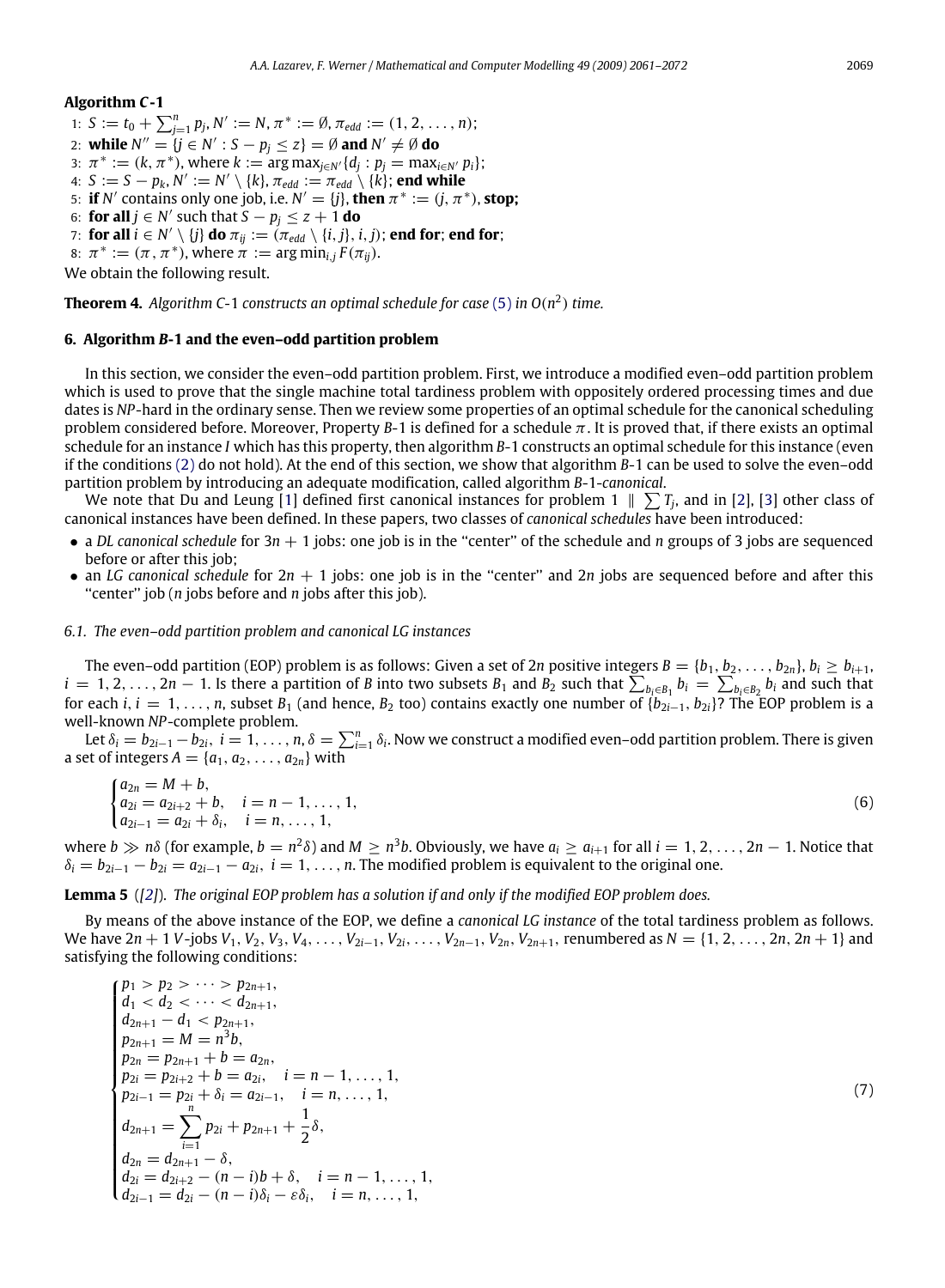<span id="page-9-0"></span>2070 *A.A. Lazarev, F. Werner / Mathematical and Computer Modelling 49 (2009) 2061–2072*



**Fig. 2.** Due date pattern of the canonical LG instance.

where  $b=n^2\delta$ ,  $0<\varepsilon<\frac{\min_i\delta_i}{\max_i\delta_i}$ . The due date pattern of the canonical LG instance with oppositely ordered processing times and due dates is presented in [Fig. 2.](#page-9-0)

Let  $L = \frac{1}{2} \sum_{i=1}^{2n} p_i$ , then we have  $d_{2n+1} = L + p_{2n+1}$  since  $\frac{1}{2} \sum_{i=1}^{2n} p_i = \sum_{i=1}^{n} p_{2i} + \frac{1}{2} \delta$ . Notice that the canonical DL instances from paper [\[1\]](#page-11-0) do not correspond to case [\(7\).](#page-8-1) From the above discussion, we have obtained the following result.

**Theorem 5.** *The single machine total tardiness problem with oppositely ordered processing times and due dates is NP-hard in the ordinary sense.*

Next, we summarize two well-known properties from the literature.

**Theorem 6** (*[\[2\]](#page-11-16)*). *For case* [\(7\)](#page-8-1)*, all optimal schedules are canonical LG schedules.*

**Theorem 7** (*[\[2\]](#page-11-16)*). *The modified EOP problem has a solution if and only if in an optimal canonical LG schedule, we have*  $C_{2n+1}(\pi) = d_{2n+1}$ .

If  $p_j \in \mathbb{Z}^+$ ,  $j \in N$ , then the exact algorithm *B*-1 does not only solve case [\(2\),](#page-5-0) but also the canonical DL instances [\[1\]](#page-11-0) in  $O(n \sum^2 p_j)$  time. If  $p_j \notin \mathbb{Z}^+$ ,  $j \in N$ , then algorithm *B*-1-*modified* can also solve the canonical DL instances. So, we can also find a solution for the non-integer even–odd partition and partition problems.

#### *6.2. Property B-1*

We say that a schedule  $\pi$  has *Property B*-1, if for each job  $k \in N$ : either  $(k \to i)$  holds for all jobs  $j \in \{k+1,\ldots,n\}$ , or  $(j \rightarrow k)$  holds for all jobs  $j \in \{k+1, \ldots, n\}$ .

As a consequence, a schedule  $\pi$  does not have Property *B*-1, if there exists a triple of jobs *i*, *j*,  $k \in N$  such that  $(i \to k \to j)_\pi$ and  $k < \min\{i, j\}$ , i.e. some job is processed in  $\pi$  between two jobs with greater numbers.

Let  $\Pi_{B-1}(I)$  be the set of schedules for the initial instance  $I = \{N, t_0\}$  which have Property *B*-1, and  $\Pi_{B-1}^*(I)$  =  $\Pi_{B-1}(I) \bigcap T^*(I)$ . For a schedule  $\pi$ , let  $\chi_j(\pi) = 0$  if  $j = n$  or there exists a job  $i \in \{j+1,\ldots,n\}$  such that  $(i \rightarrow j)_\pi$ , and  $\chi_j(\pi) = 1$  otherwise. For a schedule  $\pi \in \Pi_{B-1}(I)$ , we have  $\chi_j(\pi) = 0$  if the job *j* follows after all jobs from the set  ${j + 1, ..., n}$  in  $\pi$  and  $\chi_i(\pi) = 1$  if a job *j* precedes all jobs from this set in  $\pi$ . Therefore, we get the following result.

# <span id="page-9-1"></span>**Lemma 6.** If  $\Pi_{B-1}^*(I) \neq \emptyset$ , then algorithm B-1 constructs an optimal schedule for I.

Hence, if we a priori know that there exists an optimal schedule which has Property *B*-1 for some instance *I*, then algorithm *B*-1 finds an optimal schedule for *I*. As a practical matter, [Lemma 6](#page-9-1) has no importance since, to solve an instance *I* by algorithm *B*-1, we need to know whether there exists some optimal schedule with Property *B*-1 or not. However, [Lemma 6](#page-9-1) allows us to use algorithm *B*-1 to solve the even–odd partition problem since Du and Leung [\[1\]](#page-11-0) have shown that an instance *I* corresponding to an instance of the even–odd partition problem has an optimal schedule with Property *B*-1.

Property *B*-1 has a rather general character and can be used for the solution of many combinatorial problems, in particular for the even–odd partition problem.

#### *6.3. Modification of algorithm B-1 for the even–odd partition problem*

Since a canonical schedule has Property *B*-1, it follows that algorithm *B*-1 finds a solution for the even–odd partition problem. We construct a scheduling problem with  $3n + 1$  jobs:  $W_{n+1}$  and *n* triples of jobs  $V_{2i-1}$ ,  $V_{2i}$ ,  $W_i$ ,  $1 \le i \le n$ . We observe that each triple of jobs can be processed only in two ways ( $V_{2i-1} \to W_i \to V_{2i}$ )<sub> $\pi^*$ </sub> and ( $V_{2i} \to W_i \to V_{2i-1}$ ) $\pi^*$  in an optimal canonical schedule  $\pi^*$ . We can use the following modification of algorithm  $B-1$  for the canonical instances.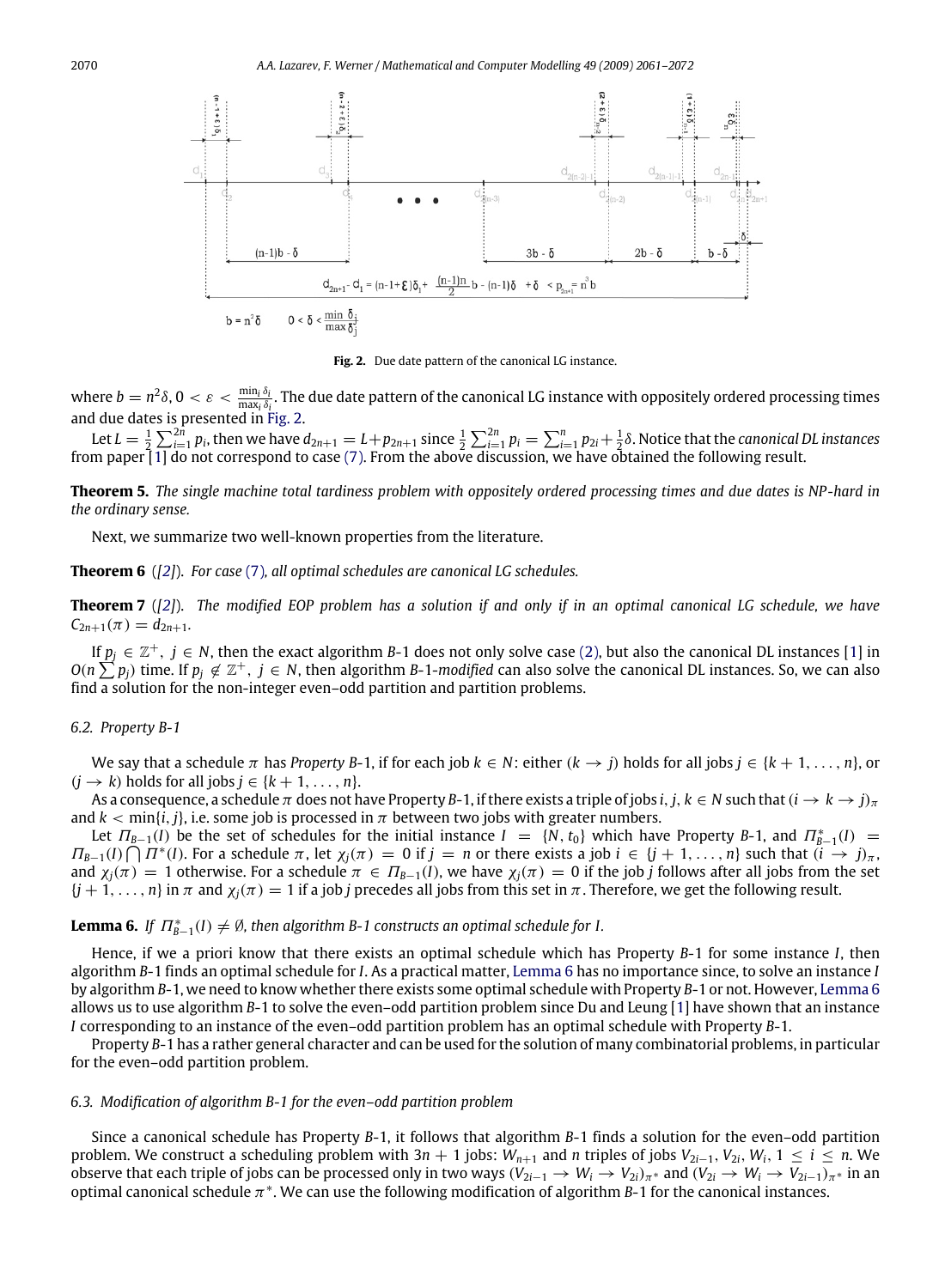#### <span id="page-10-1"></span>**Table 1**

Special cases and algorithms.

| Algorithm       | Conditions                                                                                                                                                          | Complexity                |
|-----------------|---------------------------------------------------------------------------------------------------------------------------------------------------------------------|---------------------------|
| $B$ -k, k $< n$ | $\begin{cases} p_1 \geq p_2 \geq \cdots \geq p_n & (*) \\ d_1 \leq d_2 \leq \cdots \leq d_n & (*) \end{cases}$<br>$p_j \in \mathbb{Z}^+$ $\qquad \qquad$<br>$(***)$ | $O(\ln \sum p_j)$         |
| B-1-modified    | $\begin{cases} (*), (**), \\ d_n - d_1 \leq p_n \end{cases}$                                                                                                        |                           |
| B-1-canonical   | $\begin{cases} (*), (**), (***) \\ d_{\text{max}} - d_{\text{min}} \leq p_{\text{min}} \end{cases}$                                                                 | $O(\frac{p_{\min}}{n^4})$ |
| B-F             | $(*), (**)$<br>fixed number of tardy jobs                                                                                                                           | $O(n^3)$                  |
| B-n             | ${d_j - d_{j-1} > p_j, j = 2, 3, , n}$                                                                                                                              | $O(n^2)$                  |
| $C-1$           | $\{d_{\max} - d_{\min} \leq 1$                                                                                                                                      | $O(n^2)$                  |

<span id="page-10-0"></span>

**Fig. 3.** The subcases of the problem.

#### **Algorithm** *B-1-canonical*

- 1:  $\pi_n(t) := (W_{n+1}), F_n(t) := \max\{0, p_{W_{n+1}} t\};$
- 2: **for**  $k = n 1, n 2, \ldots, 1$  **do**
- 3:  $\pi$ <sup>1</sup></sup> := ( $V_{2k-1}$ ,  $W_k$ ,  $\pi_{k+1}(t a_{2k-1} b)$ ,  $V_{2k}$ );
- 4:  $\pi^2 := (V_{2k}, W_k, \pi_{k+1}(t a_{2k} p_{W_k}), V_{2k+1});$
- 5:  $F(\pi^1) := \max\{0, a_{2k-1} d_{V_{2k-1}}(t)\} + \max\{0, a_{2k-1} + b d_{W_k}(t)\} +$  $F_{k+1}(t - a_{2k-1} - b) + \max\{0, \sum_{j=k}^{n} (a_{2j-1} + a_{2j} + b) - d_{V_{2k}}(t)\};$
- 6:  $F(\pi^2) := \max\{0, a_{2k} d_{V_{2k}}(t)\} + \max\{0, a_{2k} + b d_{W_k}(t)\} +$  $F_{k+1}(t - a_{2k} - b) + \max\{0, \sum_{j=k}^{n} (a_{2j-1} + a_{2j} + b) - d_{V_{2k-1}}(t)\};$
- 7:  $F_k(t) := \min\{F(\pi^1), F(\pi^2)\}; \pi_k(t) := \arg \min\{F(\pi^1), F(\pi^2)\};$

#### 8: **end for**

9: **return** schedule  $\pi_1(d_n)$  and its total tardiness value  $F_1(d_n)$ .

Thus, we can present the following theorem.

**Theorem 8.** *Algorithm B-1-canonical constructs an optimal canonical schedule (i.e. it solves instances of the even–odd partition problem)* in  $O(n\delta)$  *time where*  $\delta = \frac{1}{2} \sum_{i=1}^{n} (a_{2i-1} - a_{2i})$ *.* 

For the canonical instances, we have  $p_{min} = p_{2n+1} = n^3b = n^5\delta$ , so  $\delta = \frac{p_{min}}{n^5}$ , and the complexity of algorithm *B*-1*canonical* is  $O(n\delta) = O(\frac{p_{min}}{n^4})$ .

#### **7. Concluding remarks**

In this paper, we mainly considered the total tardiness problem with oppositely ordered processing times and due dates. We presented pseudo-polynomial and polynomial algorithms for several cases. A simplified representation of the subcases considered is shown in [Fig. 3.](#page-10-0)

An overview on the results obtained is given in [Table 1.](#page-10-1) If in the line *B-1-modified* additionally the integer condition (∗∗∗) is considered, the complexity of algorithm B-1 is  $O(n\sum p_j)$ .